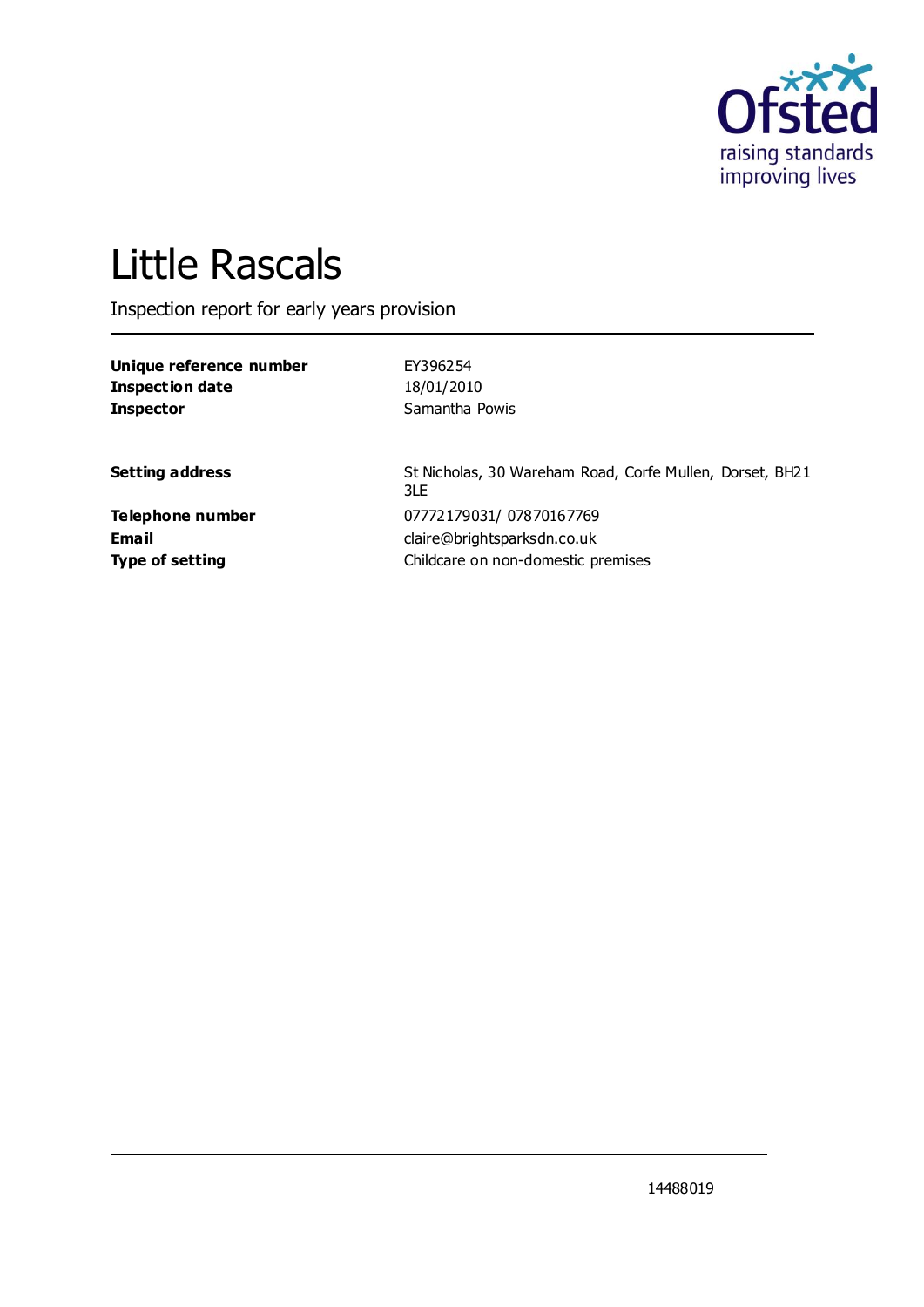The Office for Standards in Education, Children's Services and Skills (Ofsted) regulates and inspects to achieve excellence in the care of children and young people, and in education and skills for learners of all ages. It regulates and inspects childcare and children's social care, and inspects the Children and Family Court Advisory Support Service (Cafcass), schools, colleges, initial teacher training, work-based learning and skills training, adult and community learning, and education and training in prisons and other secure establishments. It rates council children's services, and inspects services for looked after children, safeguarding and child protection.

If you would like a copy of this document in a different format, such as large print or Braille, please telephone 08456 404040, or email enquiries@ofsted.gov.uk.

You may copy all or parts of this document for non-commercial educational purposes, as long as you give details of the source and date of publication and do not alter the information in any way.

Royal Exchange Buildings St Ann's Square Manchester M2 7LA

T: 08456 404040 Textphone: 0161 618 8524 E: enquiries@ofsted.gov.uk W: [www.ofsted.gov.uk](http://www.ofsted.gov.uk/)

© Crown copyright 2009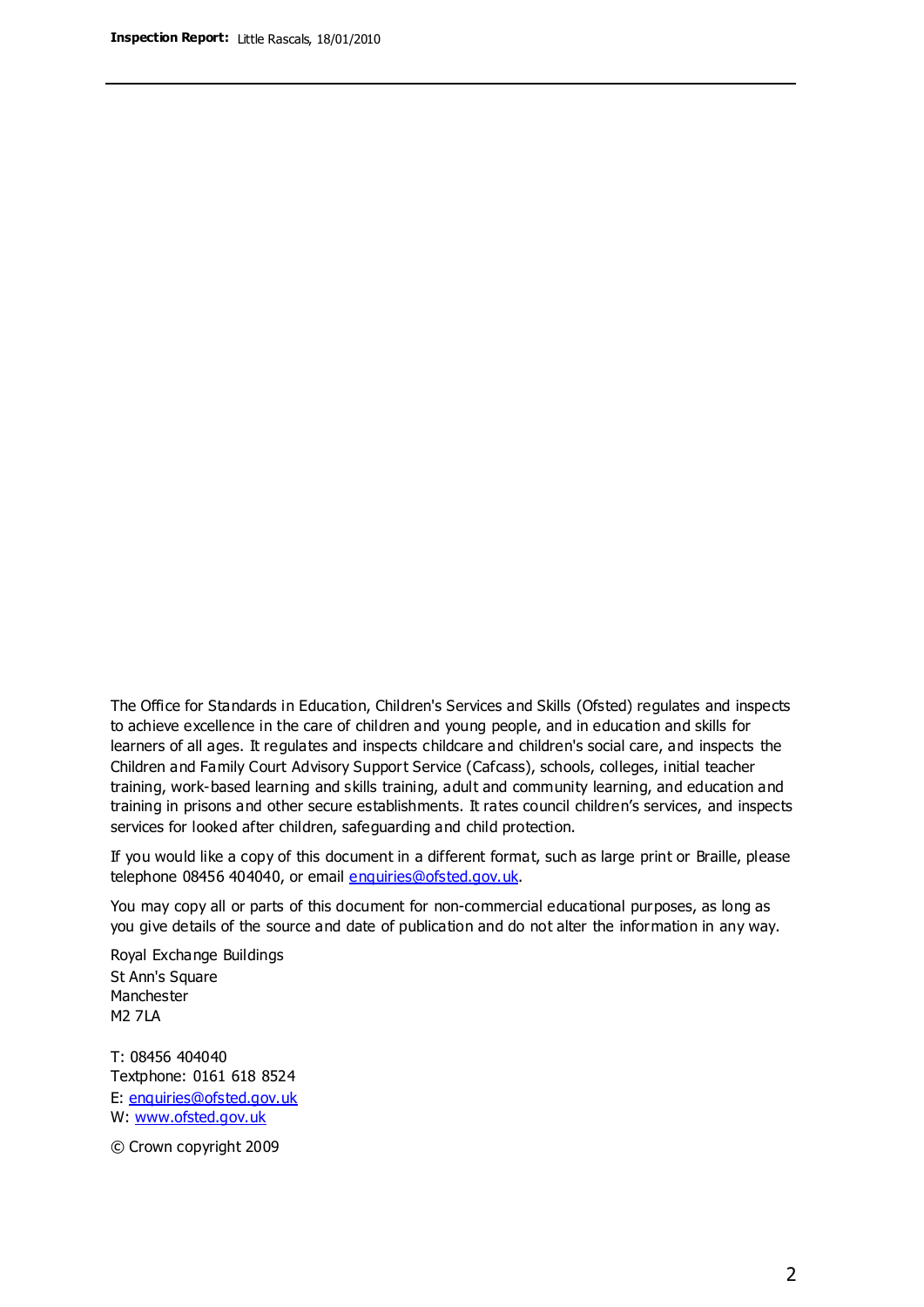### **Introduction**

This inspection was carried out by Ofsted under Sections 49 and 50 of the Childcare Act 2006 on the quality and standards of the registered early years provision. 'Early years provision' refers to provision regulated by Ofsted for children from birth to 31 August following their fifth birthday (the early years age group). The registered person must ensure that this provision complies with the statutory framework for children's learning, development and welfare, known as the *Early* Years Foundation Stage.

The provider must provide a copy of this report to all parents with children at the setting where reasonably practicable. The provider must provide a copy of the report to any other person who asks for one, but may charge a fee for this service (The Childcare (Inspection) Regulations 2008 regulations 9 and 10).

Please see our website for more information about each childcare provider. We publish inspection reports, conditions of registration and details of complaints we receive where we or the provider take action to meet the requirements of registration.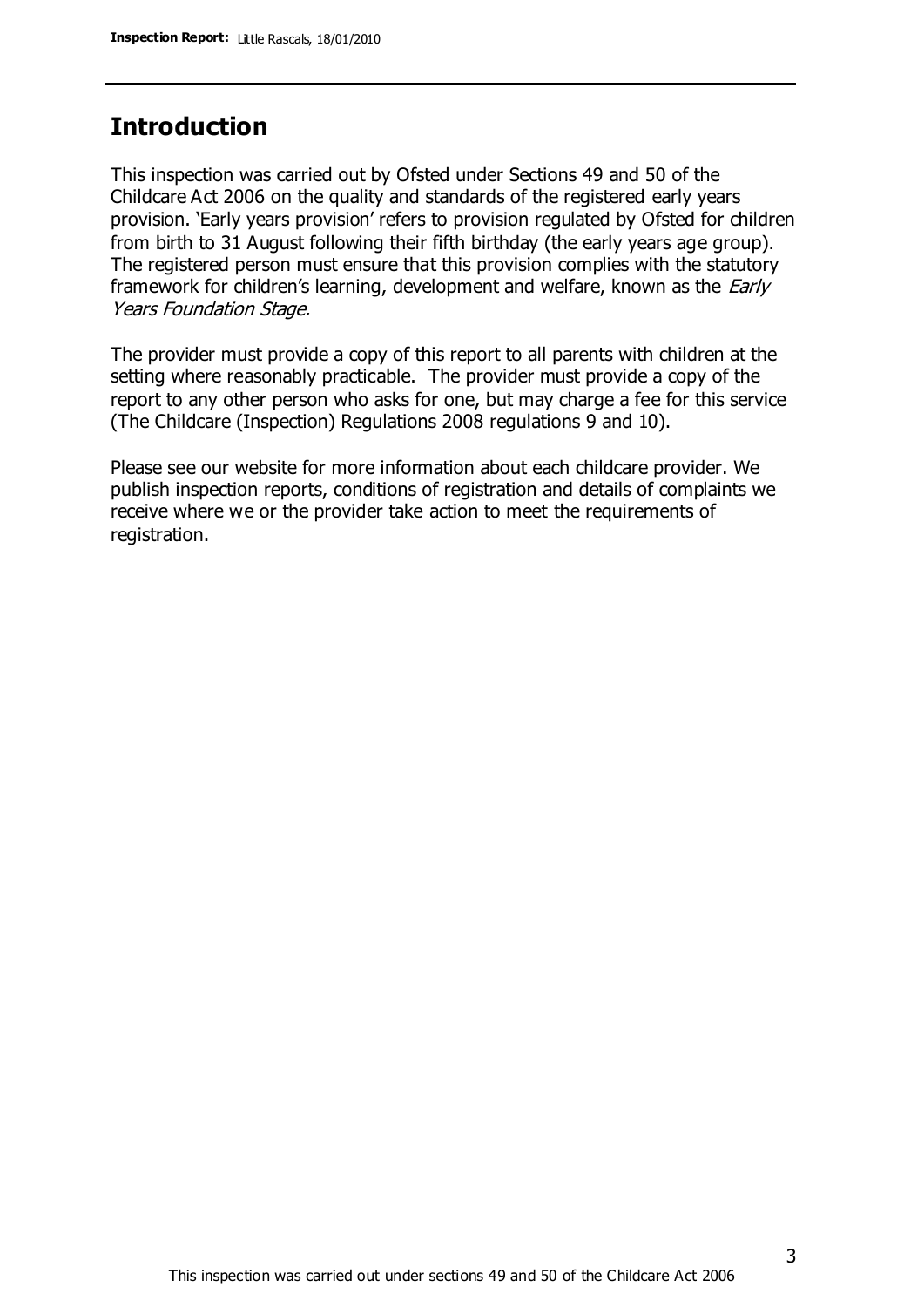## **Description of the setting**

Little Rascals nursery registered in 2009. It is a privately run baby nursery located in a separate building at the rear of St Nicholas Church, in Corfe Mullen, Dorset. Accommodation includes a large play room and separate sleep room, with toilet facilities easily accessible off the main room. Children have access to an enclosed outdoor play area adjacent to the building, plus the grassed area by the church. The nursery is registered on the Early Years Register to care for a maximum of 17 children under the age of two years. There are currently 15 children on roll attending on a part-time basis. There are four staff including the manager who work directly with the children. The manager holds an early years degree and staff hold level either level 2 or level 3 qualifications in childcare and are experienced with babies.

#### **The overall effectiveness of the early years provision**

Overall the quality of the provision is satisfactory.

Children are happy and settled at the nursery due to the caring approach of staff who understand and respect their individual routines. Children benefit from being able to access an interesting range of age appropriate toys and activities which encourage them to investigate and explore. Overall, staff have an adequate understanding of children's needs to support them appropriately and promote their learning and development satisfactorily. The nursery team are still developing an awareness of their individual roles and responsibilities and further systems are being established to enable them to make improvements in future.

## **What steps need to be taken to improve provision further?**

To fully meet the specific requirements of the EYFS, the registered person must:

01/02/2010

• request written permission from parents for seeking emergency medical advice or treatment (Promoting good health)

To further improve the early years provision the registered person should:

- ensure detailed written information is obtained for all children, and is regularly updated, to enable staff to fully meet their individual needs
- ensure records confirming staff suitability are easily accessible on the premises at all times
- continue to develop the systems for monitoring and assessing children's progress to help support them in taking the next step in thier learning and development
- implement effective systems to monitor and evaluate the setting's strengths and areas for development to improve outcomes for children, including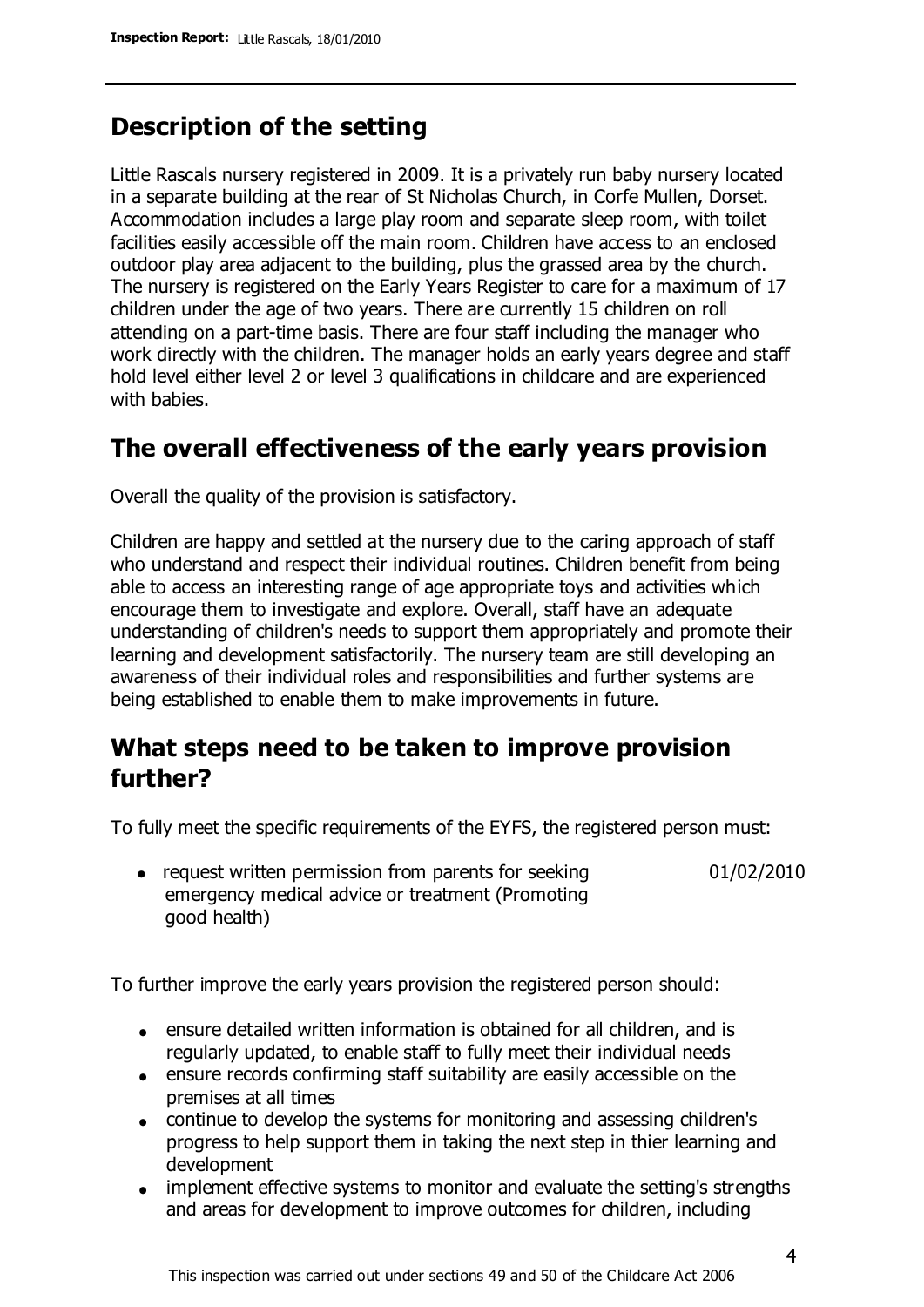developing the effectiveness of risk assessments

review the procedure for recording children's attendance to ensure it includes their full names.

## **The effectiveness of leadership and management of the early years provision**

Staff have a secure understanding of how to recognise signs and symptoms of abuse and the procedures to follow with any concerns. Staff have attended child protection training and they are all made aware of the settings policy on safeguarding. This helps to protect children from harm. Checks are completed on all staff to establish their suitability. However, these are not always easily accessible on the premises. Children remain well supervised at all times. Staff are aware of safety, but do not always make effective use of the risk assessment procedures to ensure action is taken to prevent or eliminate possible hazards. For example, although staff are aware that the main door is a little difficult to shut sometimes, they have not set up a procedure to ensure it is always secure throughout the day to keep children safe. Overall, documentation is used effectively to support children's ongoing welfare. The daily register of attendance clearly records accurate times, however, details of children's surnames is not always included. Personal information and written consents have been obtained for most children, however, this is not the case for some children who attend for short periods. Also, staff have not gained written permission for seeking emergency medical attention or advice for all children, which may delay them receiving attention should an incident occur. This is also a breach in requirements.

Daily routines meet children's individual needs. Staff are aware of the need to adapt activities and events to ensure these young children are settled and secure. For example, children are offered food, drinks and rest at a time which suits them and not just because it is the organised time. Staff spend their time supporting the children as they play, however, the nursery is not always set up well, or at a comfortable temperature when children arrive, to ensure their all round needs are met right from the start of the session. Children benefit from having opportunities to play both indoors and out and enjoy the interesting range of activities provided for them. Play equipment is set out for them to access freely which helps to make the room look welcoming to the children. A good range of commercially produced resources are available, however, there are few opportunities for children to use natural materials and resources to help them make sense of the world around them.

Suitably qualified and experienced staff are employed to work with the children. They receive an induction when they first start at the nursery which includes all policies and procedures. They are encouraged to attend workshops and further training to update and increase their own knowledge and skills. The staff team have had several recent changes, which has led to a lack of clarity over roles and responsibilities. They have not yet established a fully effective system of selfevaluation to help them take positive steps to make improvements.

Effective working relationships are established with parents and carers. They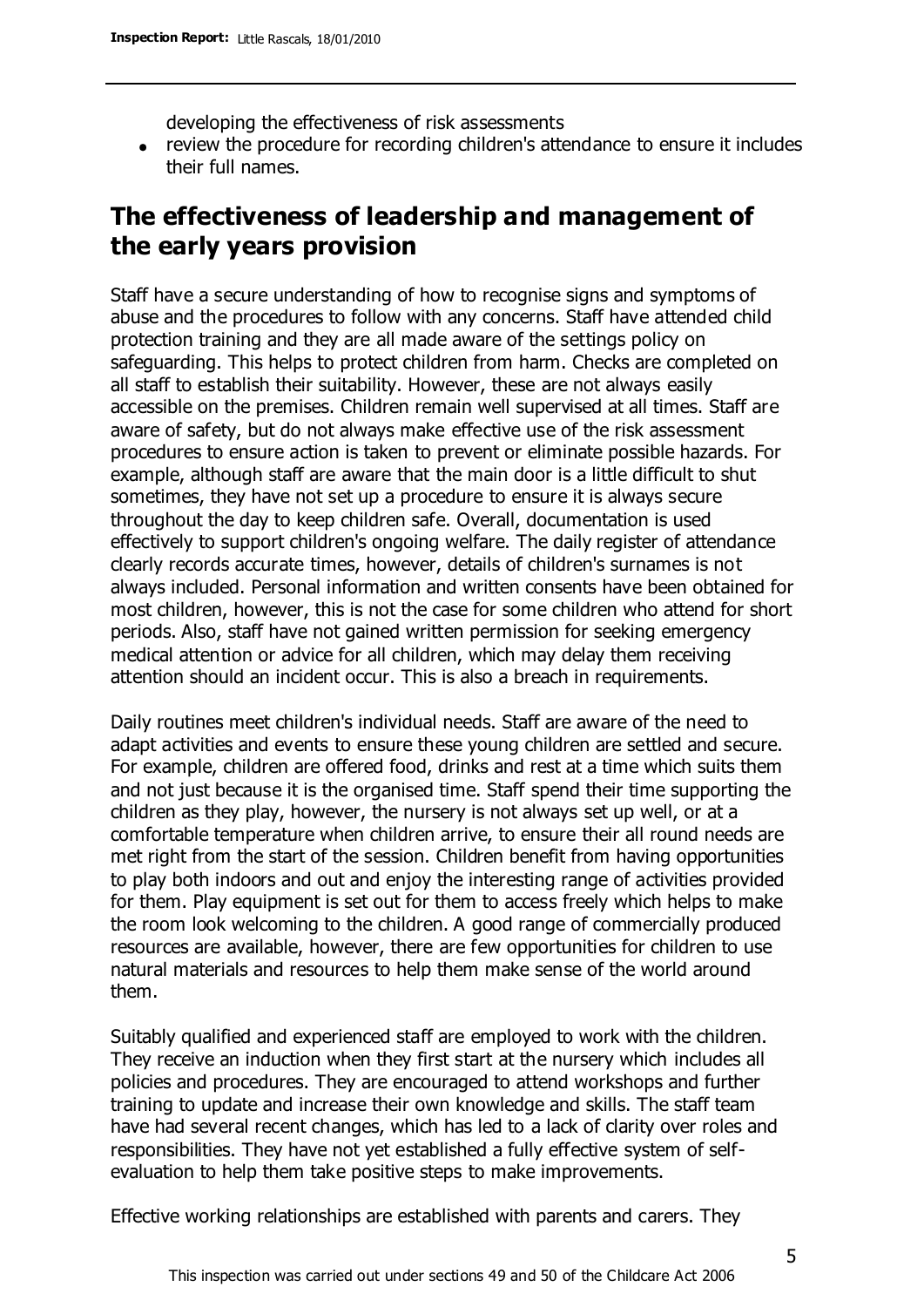receive sufficient information about the nursery through the prospectus, written policies and the regular newsletters they receive. Staff are always available at the beginning and end of the day to share information with parents and written records ensure they are aware of events during children's time spent at the nursery. However, systems are not always effective in ensuring parents are forthcoming with important information, or updating written records, to help staff better meet children's needs throughout the day. Although parents are informed of the records kept, they are not always included in planning the next steps for their child regarding their learning and development. Staff work with other agencies in partnership with parents to support children with additional needs.

## **The quality and standards of the early years provision and outcomes for children**

Children are settled at the nursery and settle to a range of age appropriate activities. They interact well with the adults around them, keen to seek their attention and support as they play. They benefit from having space both indoors and out to play, relax and explore. Activities are based on the staffs' understanding of children's interests and preferences, which ensures they are keen to participate. Children receive lots of cuddles and support from staff, helping them to feel settled and secure.

Children develop a sense of belonging. They use their own placemats, which includes their photograph and name and see photographs of themselves and their friends on display. Staff respect children's individual routines and preferences, which helps them to feel valued and included. Their natural curiosity is encouraged as they play with materials such as 'gloop'. They move excitedly towards the table as staff ask them if they want to do 'mix mix'. They move the dry and wet ingredients together with their hands and are fascinated by the end result as it drips off of their fingers. Children are encouraged to take pleasure from books and stories. They enjoy looking at a board books, which include pictures of their favourite characters. They sometimes point to the text and the pictures, showing their increasing understanding. Children use the large soft play equipment to climb, crawl and roll about, building an awareness of their own capabilities and developing strength, control and balance as they play.

Children learn positive procedures regarding hygiene. They are supported in washing their hands before they eat and nappy changing routines are adapted to meet their individual needs. They enjoy healthy snacks of fruit, toast and fruit bread and are provided with drinks throughout the day. Parents supply meals for their own children, which are heated to a safe temperature by staff. Children learn to play alongside others. Staff remind them of simple age appropriate boundaries and expectations which encourages them to learn right from wrong and helps to keep them safe.

Staff are developing a system monitor children's progress and plan for their development. They make observations on the children as they play and are beginning to use this information to help them plan. As yet, records do not allow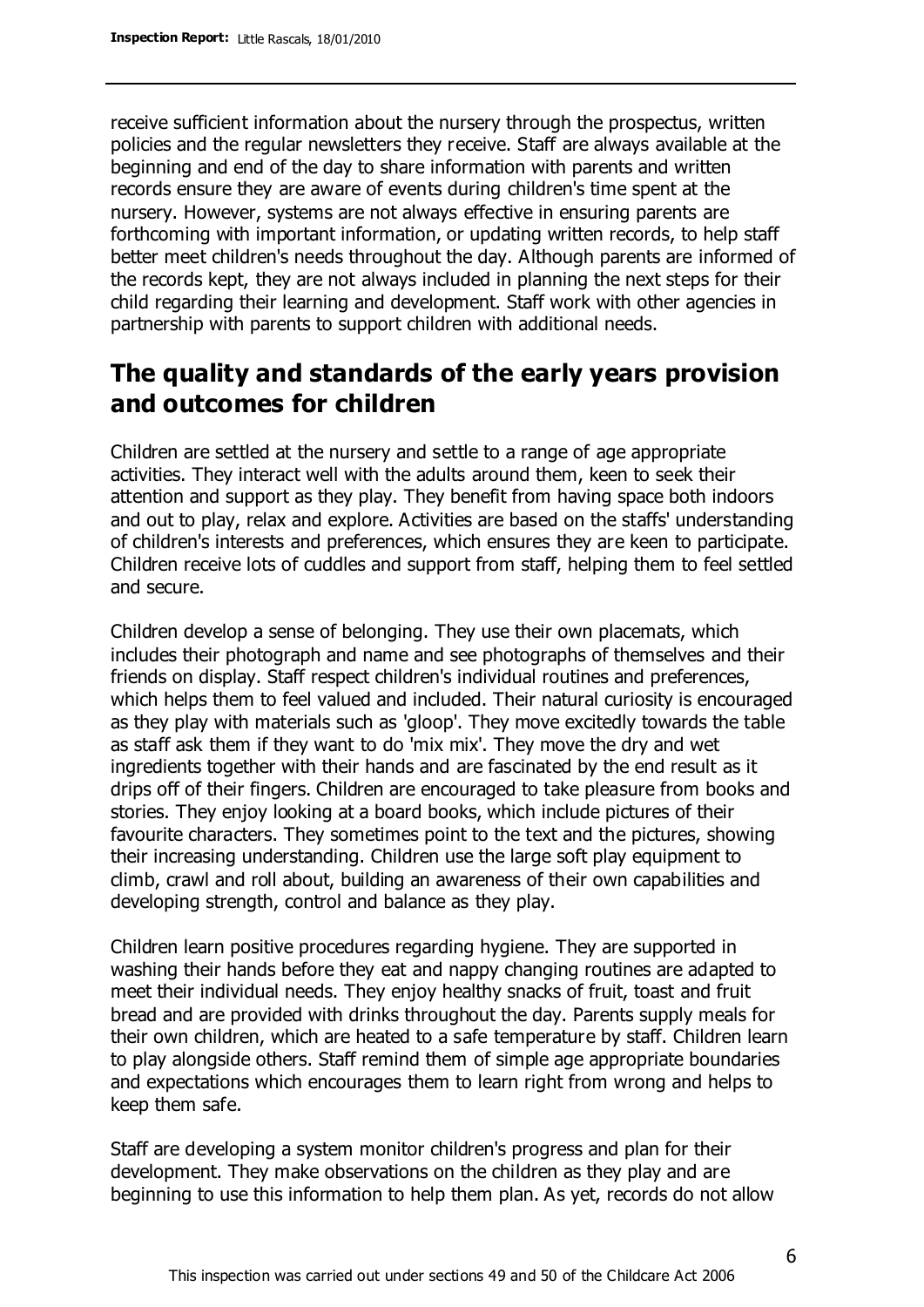staff to monitor the progress each child has made or to ensure they are accessing activities which encourage their development in all areas of learning.